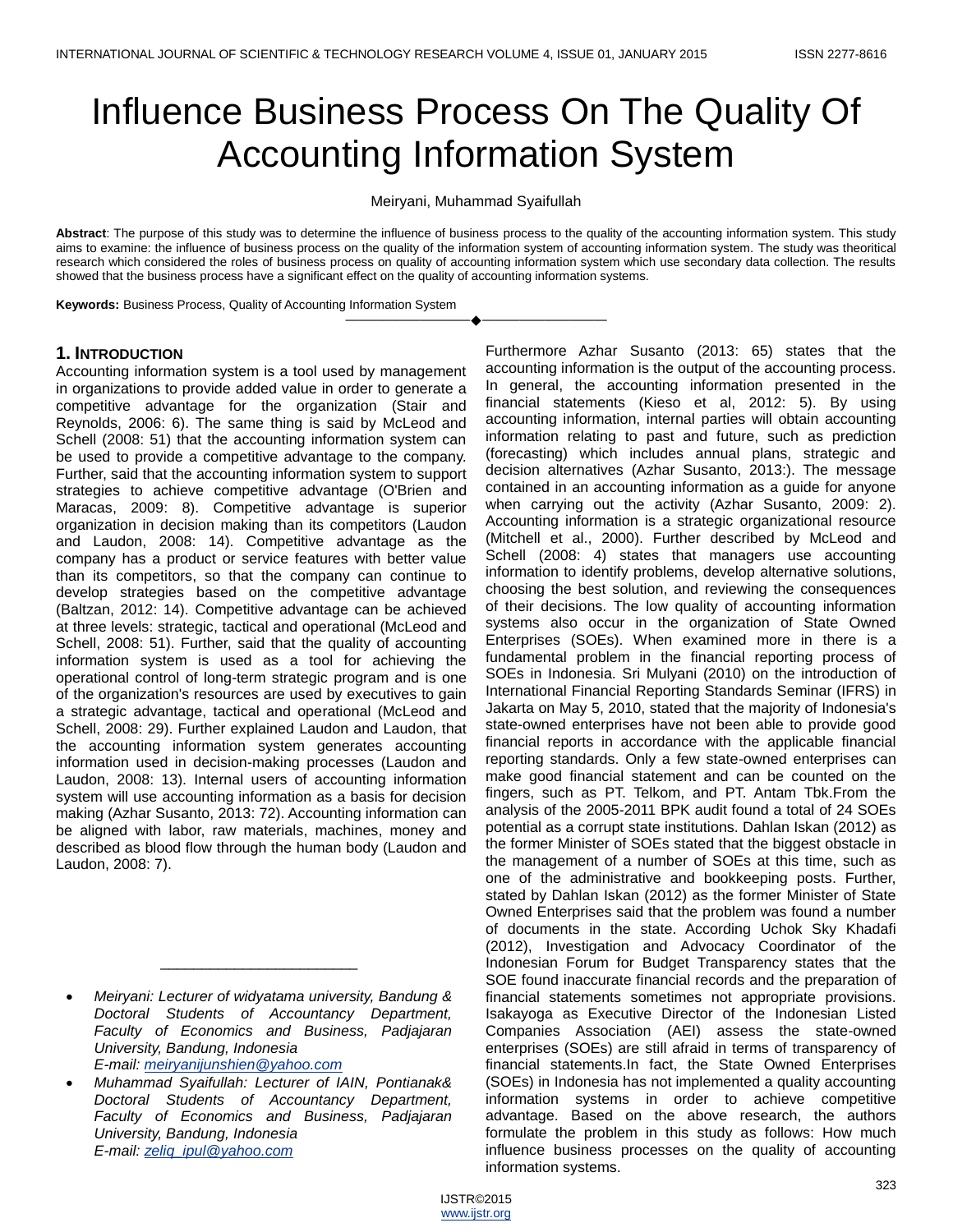# **2. Review of Literature**

#### **2.1 Quality of Accounting Information System**

The quality of accounting information system by Bentley and Whitten(2007: 78) can be seen from the performance of the system including the amount of work that can be completed in one period and response times on user requests. More complete Heidmann (2008: 81) explains that the dimensions of the quality of accounting information system consists of: (1) integration; (2) flexibility; (3) accessibility;(4) formalization; (5) the mediarichness. quality characteristics of information systems according to Horan and Abichandani (2006) is the utility, reliability, efficiency, customization, and flexibility. Sadera et al., (2004) adds to measure the quality of accounting information systems is the ease of use, ease of learning, user requirements, system features, system accuracy, flexibility, sophistication, integration, and customization.The quality of accounting information system above, the dimensions of the quality of accounting information systems in this study are: integration, accessibility, and ease of use. Understanding of each of the quality of accounting information system is described as follows:

#### **1) Ease to use (ease of use)**

According to Jonesand Teevan(2007: 199) Ease of use is associated with the user effort in implementing and completing certain tasks. Easy of use is very closely related to the efficiency in using the software. Furthermore, according Guritingand Ndubisi (2006: 7) ease of use refers to how the system can interact in a clear and understandable by the user. Further described by Leung (2003: 393) says that the ease of use associated significantly with usefulness, and usefulness correlated with intention to use. It has been suggested that if the system is ease to use (easy to use) then the user will feel the usefulness of the system is then motivated to use it and it will eventually lead to the behavior of the system use. Dimensions ease of use is a user system (friends) and ease to use (system easy to use) (Khosrow-Pour, 2003:159).

#### **2) Integration(Integration)**

According to Azhar Susanto (2013: 73-83) that all components of both hardware, software, brain ware, databases, procedures and communication networks together in accounting information systems to process financial data into the financial information required by management in the process of decision making in the field of finance. Next Norman(2007:20) says that the integration is the merger of the basic parts of the system together in synergy to achieve functionality or usability of higher or better as expected. Further, he said that the integration of the system includes the integration of components and integration of functions (Norman, 2007:19). Furthermore, the integration of information systems according to Satzingeretal., (2007: 7) is acomponent of the information system (hardware, software, brain ware, databases, proceduresand communication networks) related function harmoniously fit together in a system. The Morley and Parker (2009: 511) describes the integration as follows: integrated systems are designed to work together.

#### **3) Ease of Access (Accessibility)**

According Wixom and Todd (2005) Accessibility refers to the ease with which information can be accessed from the system information. Furthermore, according to Lazar (2002) accessible information system is a flexible information systems, relating to input, display output, the input does not have to be limited to the keyboard and mouse, and output should be limited not at screen and printer. Next Horan and Abhichandhani (2006) describes the ease of accessibility refers to save the trip for future reference, choose the convenience, ease of access to information requested.

# **2.2 Business Process**

Hurt (2008: 135) states a business process is a set of procedures and policies designed to create value for some organizational stakeholders. Furthermore Hurt (2008: 11) explains that business processes are procedures and policies that are used in the organization to create value for stakeholders such as customers, stockholders, suppliers and others. Furthermore, according to Laudon and Laudon (2002: 51) business processis business processes are concrete workflows of material, information, and knowledge-sets of activities. Laudon and Laudon further (2002: 6) explains that the business process refers to the unique way in which work is organized, coordinated, and focused to produce valuable products or services. According to Romney and Steinbart (2012: 25) gives the sense of a business process is aset of related, coordinated and structured activities and tasks that are performed by a person or by a computer or a machine, and that help Accomplish a specific organizational goal. Jones and Rama added (2003: 4) business processis abusiness process is a sequence of activities performed by a business for acquiring, producing and selling good sand services. Next Bagranof et al, (2010: 225) explain the meaning of a business process is a business process is a collection of activities and work flows in anorganization that creates value. The Whitten and Bentley (2007: 21) provide an understanding of business processes are the work, procedures, and rules required to complete the business tasks, independent of any information technology used to automate or support them. Furthermore Whitten and Bentley(2007: 21) says that the task of responding to business process business events, such as customer orders. The same thingis said by Haagetal, (2008: 19) explain the meaning of a business processis a standardized set of activities that Accomplish a specific task, Reviews such as processing a customer's order. Furthermore, Bodnar and Hopwood (2010: 8) provide an understanding of business processes as a series of tasks involving the data, organizational units and logical time sequence. The Weske (2007: 5) describes the business processis a series of activities undertaken in the organization and coordination in technical environments. This activity is jointly realize business goals. Each business process defined by a single organization, but can interact with business processes conducted by other organizations. Of the opinion that the above can be said tha business process is a series of business process activities / procedures to accomplish business tasks.

# **3. Theoretical Framework**

According to Whitten and Bentley (2007: 35) business processes have influence on the development of accounting information systems. By identifying and understanding the business processes within an organizationis an important consideration when developing the accounting information system. Laudon and Laudon Further (2011: 95) also said that the organization's business processesis a factor to be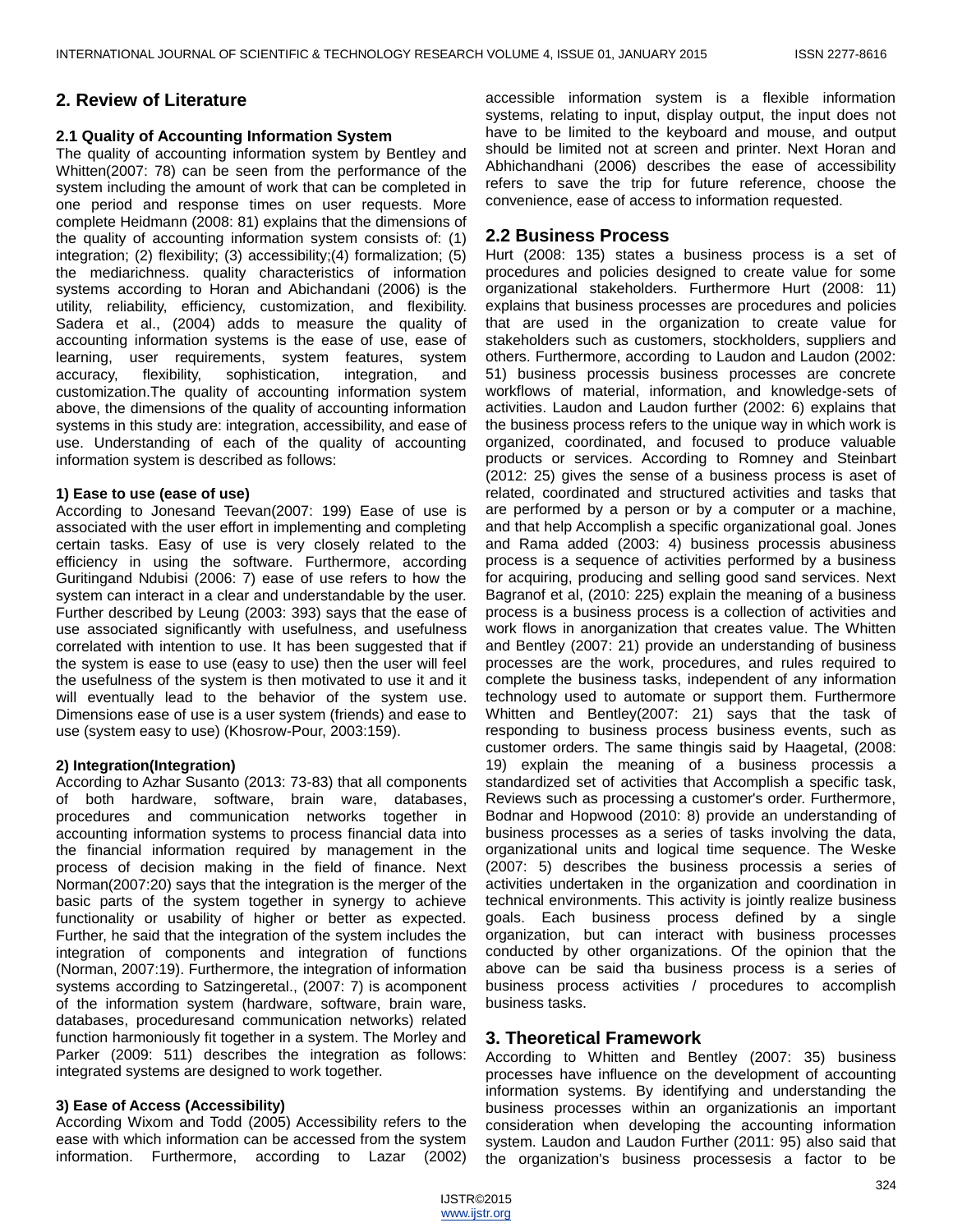considered when planning a new accounting information systems. More said by O'Brien and Maracas (2008: 17) the success of asystem of accounting information should not be measured only by the efficiency in terms of minimizing the cost, time and resource usage information. The success of information systems should also be measured by the effectiveness of information technology in support of the organization's business strategy, enabling business processes, improve the structure and culture of the organization and increase customer value and business enterprise. The success of an information system should not be measured only by the efficiency interms of minimizing the cost, time and resource usage information. The success of information systems should be measured also by the effectiveness of information technology in support of the organization's business strategy, enabling business processes, improve the structure and culture of the organization and increase of customer value and business enterprise. As the statements above, Jones and Rama (2006: 574-575) also confirms that the business process is generally regarded as an important factor affecting the success of the accounting information system. The study conducted by Lipajand Davidaviciene (2013) prove that the accounting information system is affected by the business process. The results Clarkand Stoddard (1996) showed that business processes affecting interorganizational accounting information systems to fundamentally redefine the relationship of buyers, sellers and even competitors within an industry. Based on the description above can be concluded that the business processes affect the quality of accounting information system (O'Brien & Maracas, 2008:17; Jones & Rama, 2006: 575; Whitten & Bentley, 2007:35; Laudon & Laudon, 2011:95; Jones & Rama, 2006:574-575; Lipaj & Davidaviciene, 2013; Stoddard, 1996)

# **4. Hypothesis**

This study is aimed to determine the causal relationships between variables through hypothesis testing: **Hypothesis**: The Quality of Accounting Information System is significantly influence by Business Process

# **5. Methodology and Finding**

This study is a theoretical study of the influence business process on quality of accounting information system which employed the secondary source of data collection by making use of available literature on business process in accounting information system quality. Because this study aimed to find out what and how much the factors thought fo affect a varibale (Mudjarat Kuncoro, 2007:12 in Meiryani 2014). This analysis in this paper is done with a descriptive analysis. Descriptive aims to obtain a description of the characteristics of each study variable. Inhypothesis testing, providing theoretical evidence that there is asignificant relationship between business processes on the quality of accounting information systems.

# **6. Conclusion**

Business process affects the quality of accounting information system. The theories that already exist about accounting and management make more emphasized linkages, that the influence of business process of the quality of accounting information systems. The results of the theoretical evidence from this study can be used to solve problems that occurs on the quality of accounting information systems. The quality of accounting information systems can be improved through good business process.

# **7. Reference**

- [1] Ahmad Al-Hiyari, et al. 2013. Factors That Affect Accounting Information System Implementation and Accounting Information Quality: A Survey in Northern University Malysia. American Journal of Economics. 3 (1): 27-31.
- [2] K Ahmed Pervaiz and Shepherd D Charles. 2010. Innovation Management: Context, Strategies, Systems and Processes. Prentice Hall
- [3] Anwar Nasution. Tangled Yarn 2009. Regional Financial Statements. Accountants Indonesia. Issue No. 18 / Year III / July. Page 17.
- [4] Steven Alter. 2002. Information Systems Foundation of E-Business. Fourth Edition. New Jersey: Prentice Hall.
- [5] David Avison and Fitzgerald Guy. 2006. Information Systems Development: Methodologies, Techniques and Tools. 4 th Edition. International Edition.
- [6] Azhar Susanto. 2013. Accounting Information Systems: Development of Risk Control Structure. Prime Edition. First mold. Bandung: Lingga Jaya.
- [7] Baltzan, Paige. 2012. Business Driven Information Systems. Third Edition. International Edition.New York: McGraw Hill.
- [8] Thomas S. Bateman and Snell Scott A. 2004. Management: The New Competitive Landscape. Sixth Edition. McGraw-Hill.
- [9] Bernier, Luc and Potter, Evan H. 2001. Business Planning in Canadian Public Administration. New Direction. Number 7.IPAC. L'Institut d'administration publique du Canada.
- [10] H George Bodnar and Hopwood William S. 2010. Accounting Information Systems. Tenth Edition. International Edition. Pearson.
- [11] Boockholdt. J. L. 1999. Accounting Information Systems. Fifth Edition. McGraw-Hill International Editions. Accounting Series.
- [12] Grudnitski G John Burch and Gary. 1989. Information Systems: Theory and practice. Fifth edition. Jonh Wiley & Sons, Inc.
- [13] Clive Emmanuel, David Otley, Kenneth Merchant. 1990. Accounting for Management Control. Second Edition. Thomson.
- [14] Chris Barker et al. 2002. Research Methods In Clinical Psychology. England: John Wiley & Sons Ltd.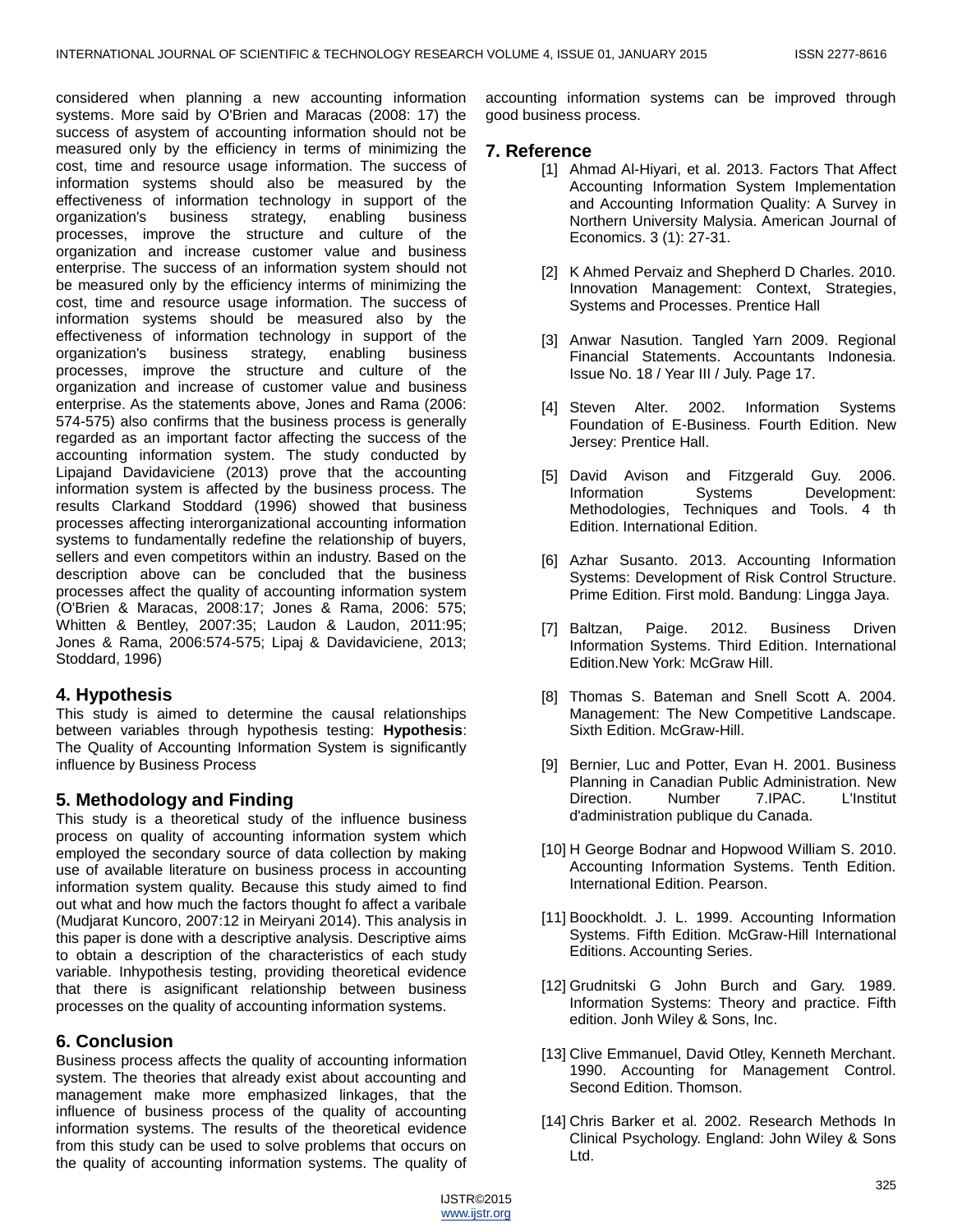- [15] Davenport, T. and Short, J,. 1990. The New Industrial Engineering: Information Technology Business Process Redesign Sloan Management Review. Massachusetts Institute of Techonology: Cambridge.
- [16] Davis et al. 1986. Accounting Information Systems. A Cycle Approach. Third Edition. John Wiley & Sons.
- [17] Fred Luthans. 2008. Organizatioal Behavior. Eleventh Edition. McGraw-Hill. International Edition.
- [18] Gelinas, Ulrich, and Dull, B. Richard. 2012. Accounting Information Systems.Ninth Edition. South Western Cengage Learning. 5191. Natorp Boulevard Mason. USA.
- [19] Hurt, RL 2008. Accounting Information Systems: Basic Concepts and Current Issues. McGraw-Hill.
- [20] James A.Hall. 2008. Accounting Information Systems. Sixth Edition. International Student Edition.
- [21] James A. Hall. 2011. Accounting Information System.7th Edition. Singapore: South-Western Publishing Co.
- [22] James A. Hall. 2014. Accounting Information System.8th Edition. Singapore: South-Western Publishing Co.
- [23] Harrington, HJ 1991. Business process improvement: The breakthrough strategy for total quality, productivity, and competitiveness. New York: McGraw-Hill.
- [24] Haag et al. 2008. Business Driven Technology. Second Edition. McGraw.Hill International Edition.
- [25] Ismail and King. 2007. Factors Influencing the alignment of Accounting Information Systems in Samll and Medium Sized Manufacturing Firms Malaysian. Journal Of Information systems and Small Business. Vo. 1. No.1-2. Pp.1-20.
- [26] James A. Hall. 2011. Accounting Infomation System. 7 th Edition: South-Western Publishing Co. International Edition.
- [27] Jerry J. Weygandt, et al. 2010. Accounting Principles. Ninth Edition. John Wiley & Sons, Inc.
- [28] Frederick Jones Dasaratha V. Rama L and 2003. Accounting Information Systems. A Business Process Approach. Thomson-South-Western.
- [29] Frederick Jones Dasaratha V. Rama L and 2006. Accounting Information Systems. International Student Edition.
- [30] Kruse, G. 1995. Business process innovation: A primer - organizational aspects of business innovation. BPICS Control, 21, 36-39.
- [31] Laudon, Kenneth C. and Laudon, Jane P.1990. Management Information System  $\Box$  A Contemporary perpective, New York: Macmillan Publishing Company.
- [32] Laudon, Kenneth C. and Laudon, Jane P., 2002. Management Information System Management  $\Box$ The Digital Firm, Seven Edt., New Jersey: Prentice-Hall.
- [33] Laudon, Kenneth C. and Jane P. Laudon. 2006. Management Information Systems: Managing the digital firm. ninth Edition. NJ: Prentice-Hall. Pearson International Edition.
- [34] Laudon, Kenneth C. and Jane P. Laudon. 2008. Management Information Systems: Managing the Digital Firm. 12th Edition. NJ: Prentice-Hall.
- [35] Laudon, Kenneth C. and Jane P. Laudon. 2012.Manajemen Information Systems: Managing the Digital Firm. 12th Edition. NJ: Prentice-Hall.
- [36] Lucey, Terry. 2005. Management Information Systems. 9th edition. Thomson Learning UK
- [37] Lu, H., J.Wang. 1997. The Relationships between Management Styles, User Participation, and System Success MIS over Stages.Information Growth & Management 32 (4) 203-213.
- [38] Marshall B. Romney and Paul J. Steinbart. 2012. Accounting Information Systems. Twelfth Edition. Pearson Prentice Hall
- [39] Maracas M. George. 2006. Systems Analysis and Design: an active approach. Second edition. McGraw-hill international edition.
- [40] Meiryani. 2014. Influence of Top Management Support on the Quality of Accounting Information System and its Impact on the Quality of Accounting Information. Research Journal of Finance and Accounting. ISSN 2222-2847 (online), Vol. 5, No. 11, 2014, Page 124-132.
- [41] Meiryani. 2014. Influence User Involvement On The Quality of Accounting Information Systems.International Journal of Scientific & Technology Research volume 3, issue 8, August 2014. ISSN 2277- 8616, page 118-124.
- [42] Meiryani. 2014. Influence of User Ability on The Quality of Accounting Information System. International Journal of Economics, Commerce and Management. Vol. II. Issue 8, 2014. ISSN 2348 0386.

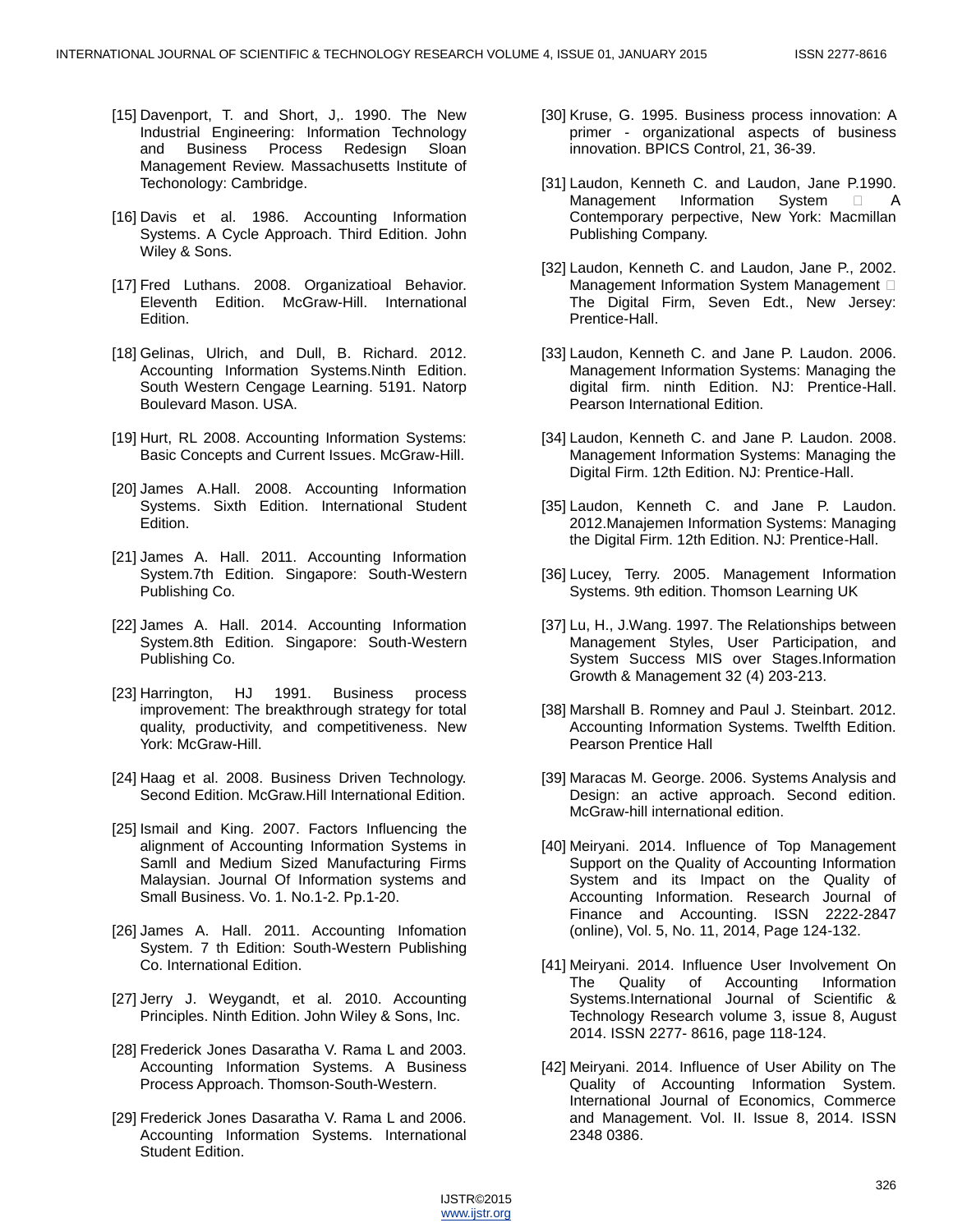- [43] McLeod Jr., Raymond.1990. Management Information System  $\Box$  A Study of Computer-Based Information System, Macmillan Publishing Company, New York,.
- [44] Raymond McLeod, Jr. and George P. Schell, 2007. Management Information Systems.
- [45] Tenth Edition. Pearson International Edition. Pearson Prentice Hall.
- [46] Nancy A. Bagranoff, Mark G. Simkin, and Carolyn S. Norman. 2010. Accounting Information Systems. Eleventh Edition. John Wiley & Sons, Inc.
- [47] O'Brien. James A. 2004. Management Information Systems: Managing Information Technology In The Business Enterprise. Sixth Edition. International Edition. McGraw-Hill.
- [48] James A. O'Brien and Maracas George M. 2007. Enterprise Information Systems. 13 th Edition. McGraw-Hill International Edition.
- [49] James A. O'Brien and George M. Marakas. 2010. Introduction to Information Systems. Fifteentb Edition. McGraw-Hill.
- [50] James A. O'Brien and George M. Marakas. 2009. Introduction to Information Systems. Fifteentb Edition. McGraw-Hill.
- [51] Charles S. Parker. 1989. Management Information Systems: Startegy and Action. McGraw-Hill International Editions.
- [52] Gerald V. Post and Anderson L David. 2006. Management Information Systems: solving business problems with information technology. Fourth Edition. McGraw-Hill International Edition.
- [53] Ralph Stair and George Reynolds. 2010. Principles of Information Systems. Ninth Edition. Course Technology.
- [54] Romney, Marshall B., and Steinbart, Paul J. 2012. Accounting Information Systems. Global. Edition. Twelfth Edition. England: Pearson Education Limited.
- [55] Seven Charity. 2009. Internal Control Systems Government (SIP) It is Weak
- [56] Accountants Indonesia. Issue no. 18 / Year III / July. It 30-31.
- [57] Scermerhorn R. John. 1999. Management. Sixth Edition. New York: John Wiley & Sons, Inc.
- [58] James A. Senn. 1990 Information Systems in Managements. Fourth Edition. Wadsworth publishing Co.
- [59] Simons, R. 198. Accounting control systems and business strategy: An empirical analysis. Accounting, Organizations and Society, 12 (4), 357-374.
- [60] Scott, George M. 2001. Principles Of Management Information Systems. NY: Mc-Graw-Hill.
- [61] Sri Mulyani NS. 2009. Management Information System (Hospital: Analysis and Design). CetakanKe-I. Bandung: Abdi Systematics.
- [62] Ralph Stair M .. 1992. Principles of Information Systems: A Managerial Approach. Boyd & fraser publishing company.
- [63] Stair, Ralph, and Reynolds, George. 2010. Principles Of Information Systems, Course Technology. 9th Editions. NY: Mc-Graw-Hill.
- [64] Stephen P. Robbins and Mary Coulter. 2005. Management. Eighth Edition. Pearson Prentice Hall.
- [65] Stoner. AF James and Freeman Edward R. 1992. Management. Fifth Edition. Prentice-Hall, Inc.
- [66] Taufiq Effendi. Performance Accountability 2007.Laporan Ministry of State for Administrative Reform of 2006. Through: <www.menpan.go.id> [03/2007].
- [67] Ronald Thompson and Cats-Baril William. 2003. Information Technology and Management. 2nd edition. International Edition.McGraw-Hill.
- [68] Turban-McLean-Wetherbe. 1999. Information Technology For Management, Second Edition, USA: John Wiley & Sons.
- [69] Efraim Turban and Jay E. Aronson. 2001. Decision Support Systems and Intelligent Systems. Sixth edition.
- [70] Ronald Thompson and William Cats-Baril. 2003. Information Technology and Management. Second Edition. McGraw-Hill Irwin
- [71] Vucetic, Jelena. 2008. Becoming a Successful Techpreneur. USA: Xilbris CorporationWard, John. and Peppard, Joe. 2003. Strategic Planning for Information Systems. Third Edition. John Wiley & Sons, Buffins Lane, Chichester.
- [72] Whitten and Bentley. 2007. Systems Analysis and Design Methods. Seventh Edition. McGraw-Hill.
- [73] Wijanto, Setyo Day. 2008. Structural Equation Modeling denganLisrel 8.8.Edisi. First. Yogyakarta: GrahaIlmu.